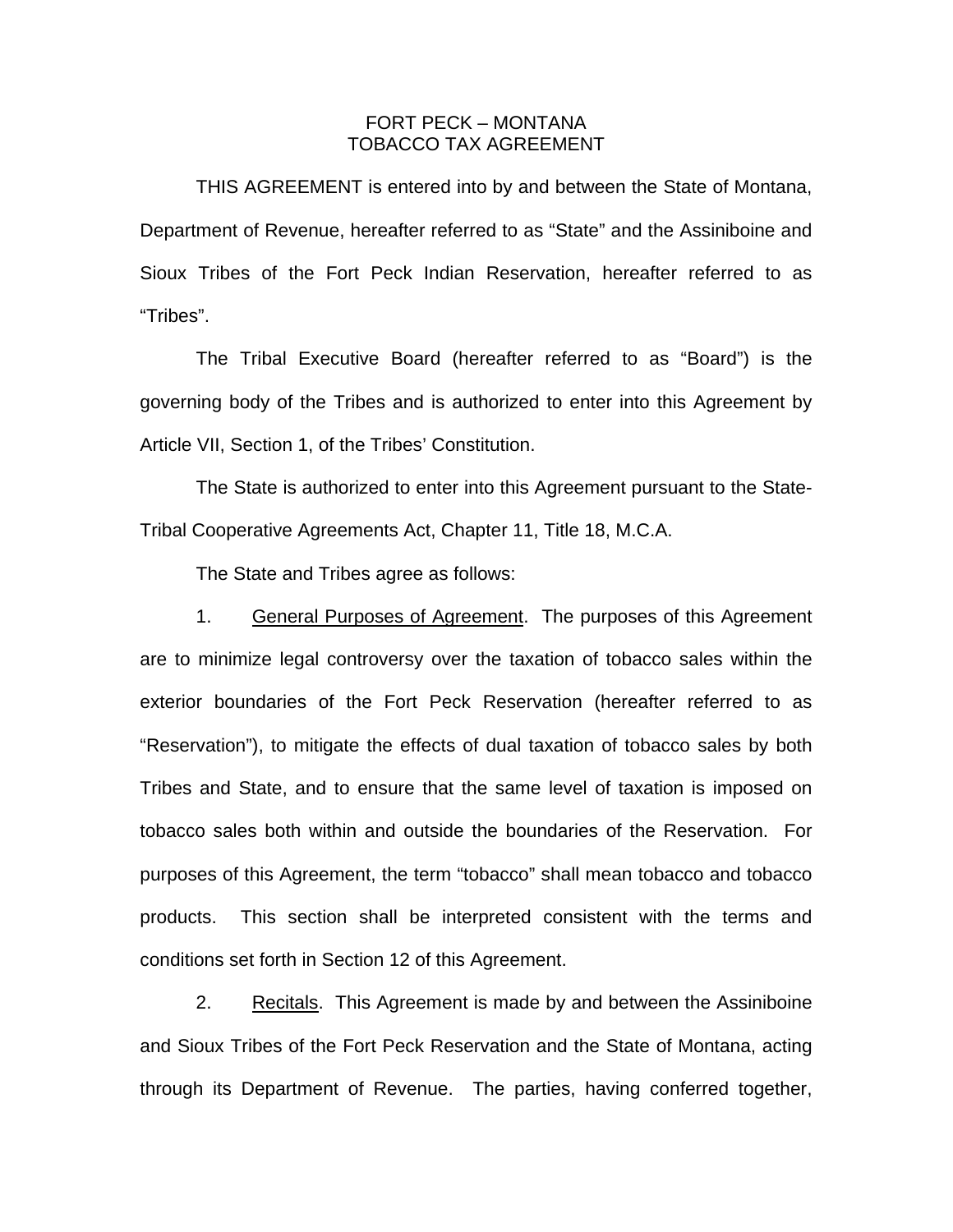desire to collect tobacco tax on all tobacco or tobacco products sold or consumed on the Fort Peck Reservation for the mutual benefit of all the people of Montana, including the residents of the Reservation. The parties enter into this Agreement to allow the Department of Revenue the authority to collect taxes in accordance with Tribal law on the Reservation subject to the terms and conditions herein.

 3. Tribal Law. The Tribal Executive Board shall adopt and keep in force an ordinance imposing taxes equal to the Montana taxes on tobacco, which tax shall apply to tobacco sold to all persons within the Tribes' jurisdiction within the exterior boundaries of the Reservation in the manner similar to the Montana taxes. The Board shall supply the State with a current copy of this ordinance as it may be amended from time to time. Upon notification from the State pursuant to Section 4 of this Agreement, the Board shall amend the tribal ordinance so that the ordinance imposes taxes equal to the Montana taxes on tobacco. The amended ordinance shall be effective within 60 days of the effective date of the amended state law.

 4. State Law. The State imposes a tax on tobacco distributed within the State's jurisdiction under Chapter 11, Title 16, M.C.A. The State shall notify the Board in writing of any changes or amendments to these provisions.

 5. Collection and Administration of Taxes. The State and the Tribes agree that tobacco sold on the Reservation shall not be subject to both the state tax and the tribal tax, but shall be subject to one tax. The State agrees to precollect all tobacco taxes for sales on the Reservation from the tobacco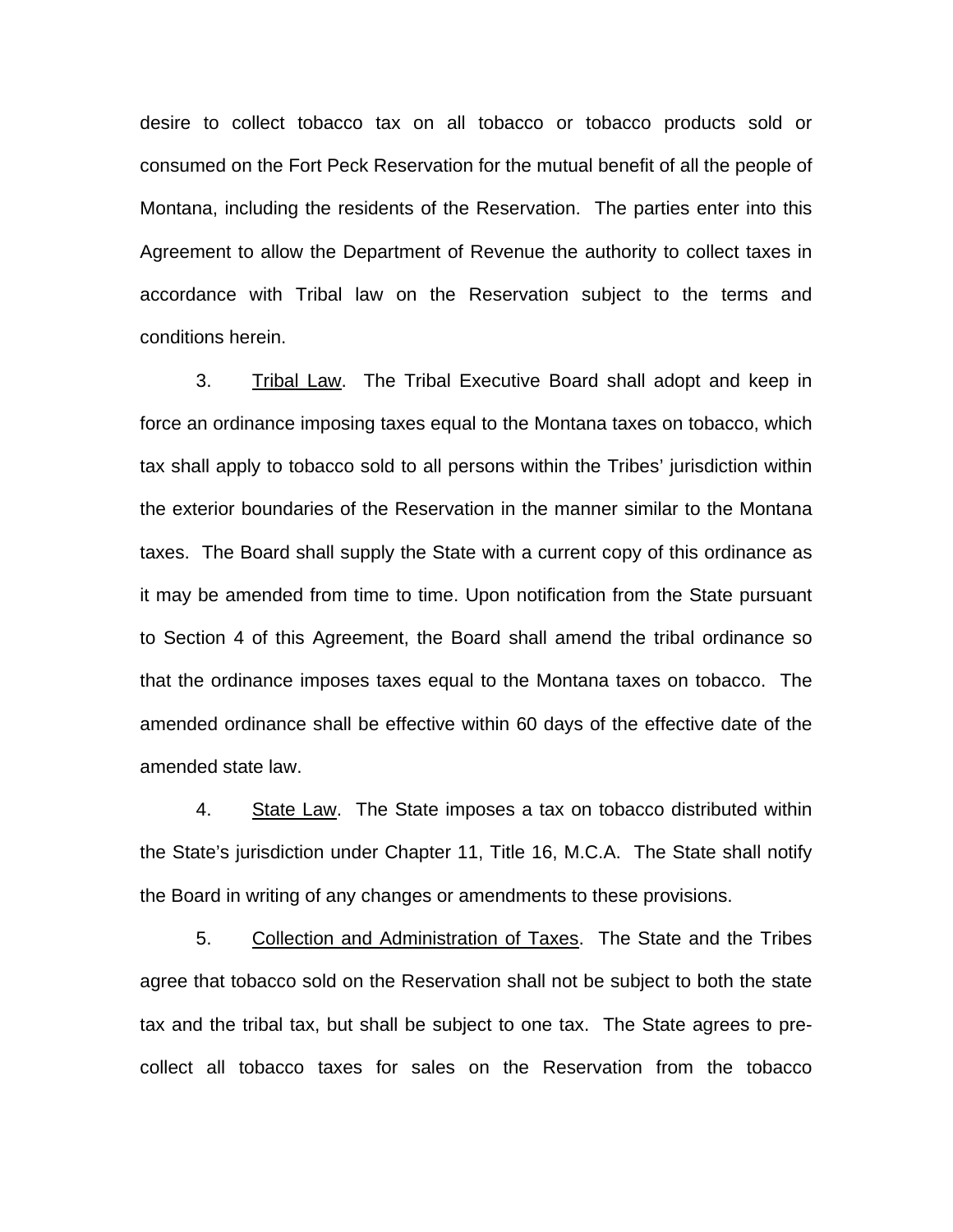wholesalers distributing tobacco products within the exterior boundaries of the Reservation and to remit to the Tribes the tribal tobacco tax collected as determined by the formulas described below. All cigarettes sold within the exterior boundaries of the Reservation shall have the state tax insignia affixed.

 a. The Tribes shall receive an amount of tobacco taxes pre-collected for tobacco sales within the exterior boundaries of the Reservation that approximates the sales to enrolled tribal members living within the exterior boundaries of the Reservation. The amount of tobacco taxes that the Tribes receive shall be determined by multiplying the total number of enrolled members of the Assiniboine and Sioux Tribes residing within the exterior boundaries of the Reservation as last determined on or about each March 31, from the Bureau of Indian Affairs, Billings Area Office, times 150% percent of the Montana per capita tobacco tax collected in the prior fiscal year.

 b. The State shall distribute the monies due to the Tribes under this Agreement at the end of each calendar quarter. The State shall include, with each distribution, a statement showing how the distribution was determined for that quarter, including specific information regarding the calculation used to arrive at the distribution amount. As provided in (a), the distributions shall be adjusted each year in the quarter beginning April 1 to reflect changes in the Reservation's resident member population and in the quarter beginning January 1 to reflect changes in the State's per capita tobacco tax collections for the prior fiscal year.

 c. Distributions shall commence at the end of the first calendar quarter after the effective date of this Agreement and continue until the expiration or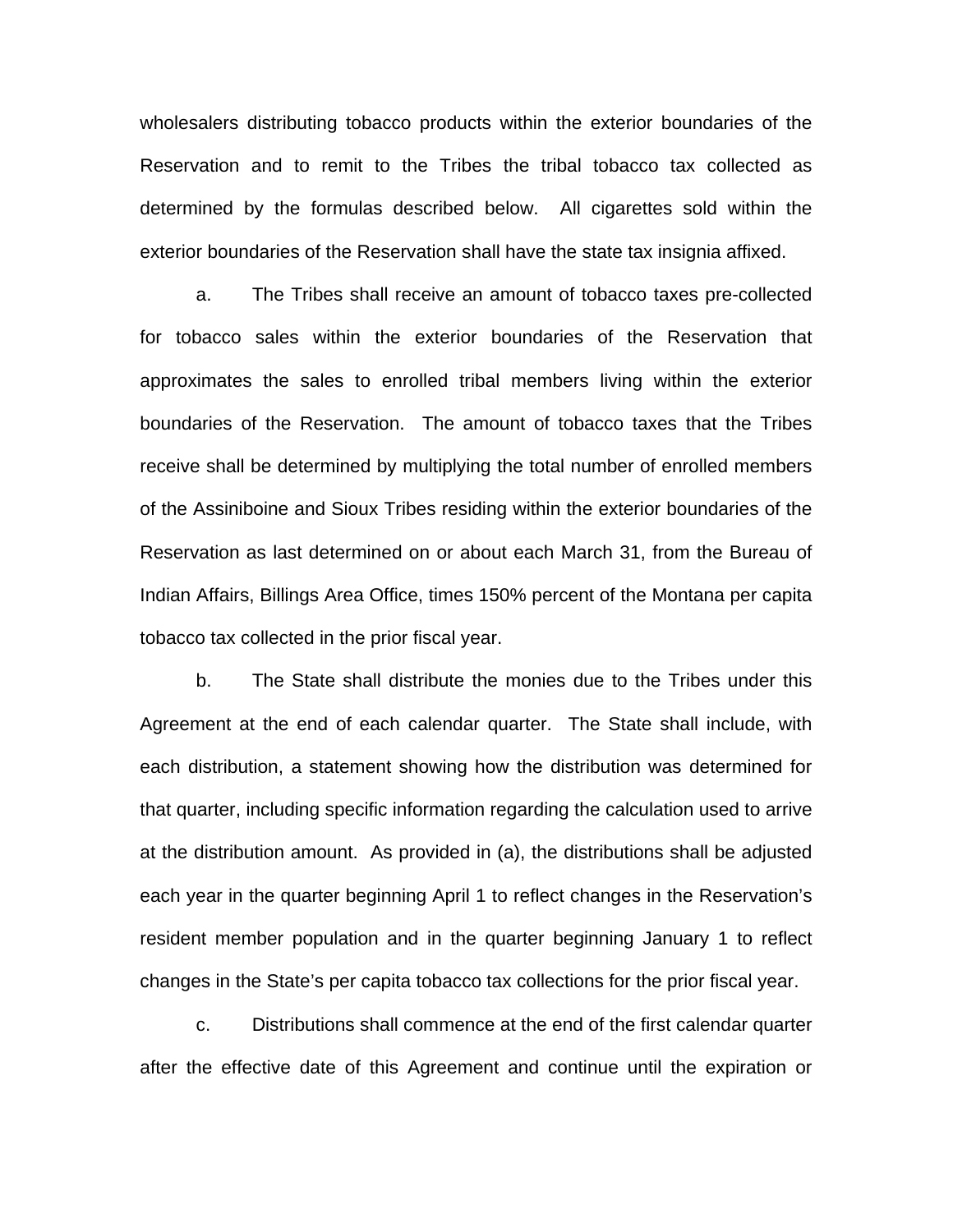termination of this Agreement as provided below or required by law. For the purposes of this Agreement, a calendar quarter ends on March 31, June 30, September 30, and December 31 of each year.

 d. The remittance amount payable to the Tribes shall be in the form of a warrant issued by the State of Montana payable to the Tribes and mailed to the Chairman of the Board. As indicated in (b) of this Section, a statement showing how the distribution was determined for the quarter shall accompany the remittance, including specific information regarding the calculation used to arrive at the distribution amount.

 6. Term. This Agreement shall be for a term of ten (10) years, subject to the renewal provision below, unless terminated in writing by either party upon not less than thirty (30) days written notice to the other. In the event of termination by either party prior to the end of the term, the State shall be obligated to remit the full amount payable to the Tribes provided for in this Agreement for that period of time up to and including the effective date of termination. This obligation of the State shall survive any termination of this Agreement.

7. Review. The parties may review this Agreement at any time. The review shall include a good faith discussion of any issue that either party determines to be appropriate. The review may include good faith negotiations concerning any other method suggested by either party for determining the taxes received by the parties.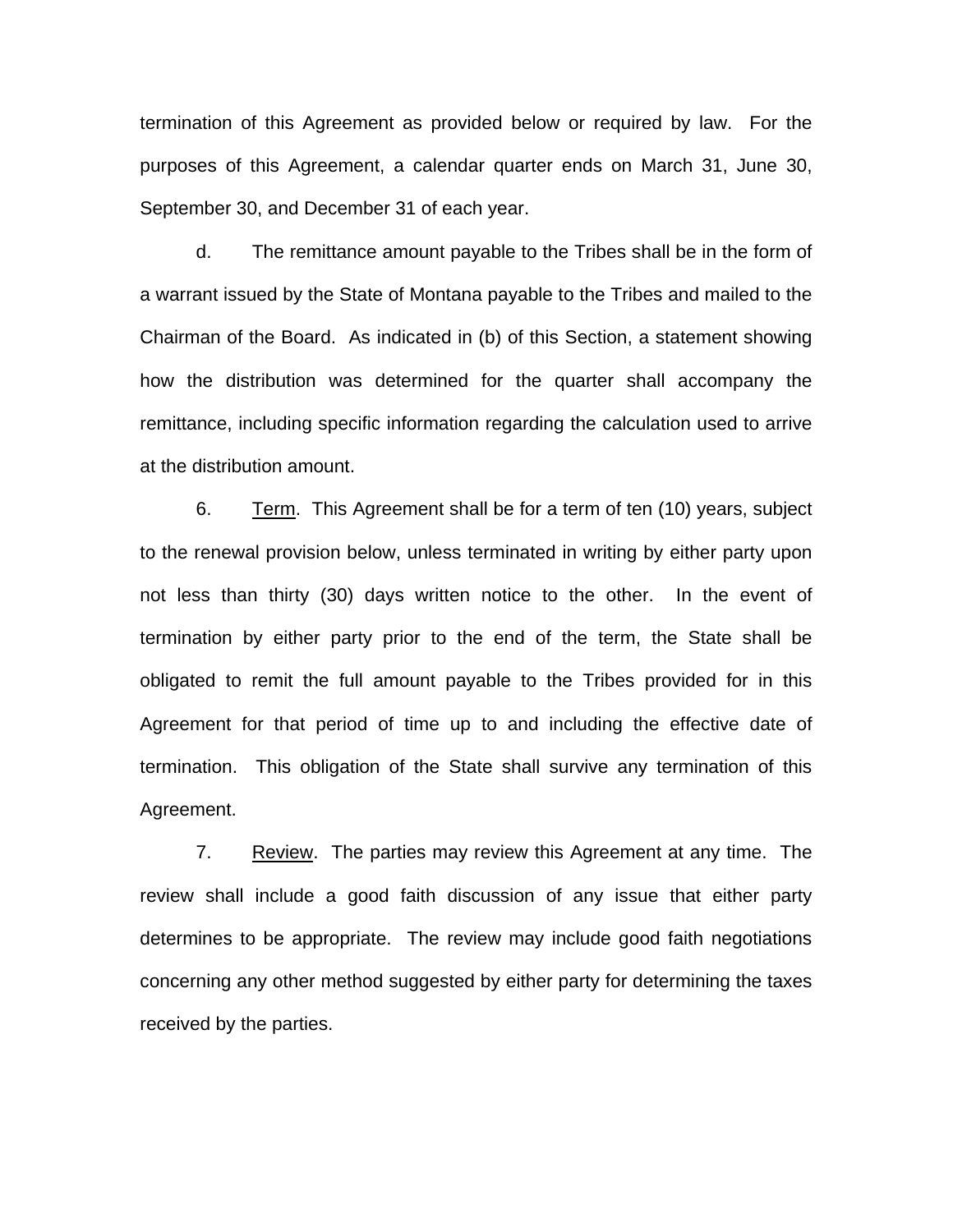8. Audits. Either party may examine or audit the records of the other party to determine the accuracy of the statements or representations called for in this Agreement. In addition, either party may require an audit of the other party by an independent auditor, at its own expense. The right of examination or audit shall exist during the term of this Agreement and for a period of one year after the date of termination or expiration of this Agreement. The parties agree to maintain the confidentiality of any information obtained from the other party that is protected as confidential pursuant to either Tribal or State laws.

9. Effective Date. This Agreement is effective after a public hearing as required by Section 18-11-103, M.C.A., has been held and comments are received and considered. The State shall notify the Tribes in writing as soon as possible after all comments have been considered whether or not the Agreement is effective and the date the Agreement is effective. In addition, this Agreement is subject to the approval of the Montana Attorney General and upon the Tribes having an ordinance in place as described in paragraph 2, on the date of the public hearing. If the Assiniboine or Sioux Tribes approves this Agreement by December 15, 1999, the amount of distribution to the Tribes for collected taxes shall be calculated beginning on January 1, 2000.

10. Termination of Prior Tobacco Agreements. The date this Agreement becomes effective, all prior agreements regarding tobacco regulation or sales between the parties are hereby terminated. Specifically, the Agreement on Distribution of Untaxed Cigarettes on the Fort Peck Reservation is terminated on the date this Agreement becomes effective.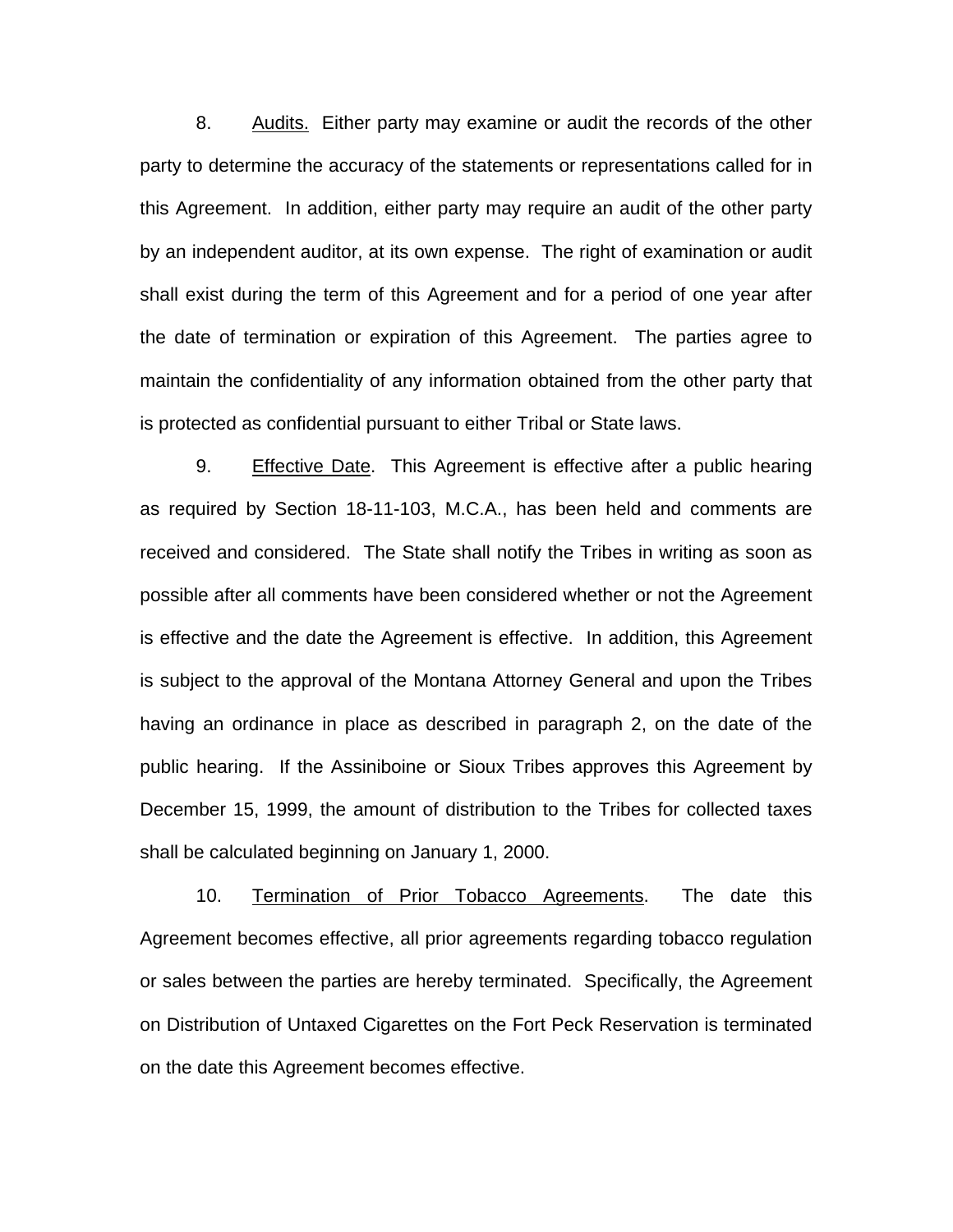## 11. Amendments, Renegotiations and Renewal.

a. This Agreement may be amended only by written instrument signed by both parties.

b. Prior to expiration of the initial ten-year term of this Agreement, the parties shall meet to negotiate in good faith a renewal of the Agreement for an additional ten-year term, and thereafter shall meet to negotiate successive tenyear renewals of this Agreement. The parties in each negotiation of a renewal term shall seek to agree on a distribution of tax revenues on substantially the same basis as the one provided above, in light of the circumstances existing at that time. Should the parties fail to meet and renegotiate this Agreement in a timely manner, this Agreement shall continue to be effective until such time as the parties renegotiate or terminate this Agreement as provided herein.

12. Reservation of Rights and Negative Declaration. The State and Tribes have entered into this Agreement to minimize legal controversy over the taxation of tobacco within the exterior boundaries of the Fort Peck Reservation. The parties agree that by entering into this Agreement, neither the State nor the Tribes shall be deemed to have waived any rights, arguments, or defenses available in litigation on any subject. This Agreement is specifically not intended to reflect or be viewed as reflecting in this or any context either party's position with respect to the jurisdictional authority of the other. Nothing in this Agreement or in any conduct undertaken pursuant thereto shall be deemed as enlarging or diminishing the jurisdictional authority of either party except to the extent necessary to implement and effectuate the Agreement's terms. This Agreement,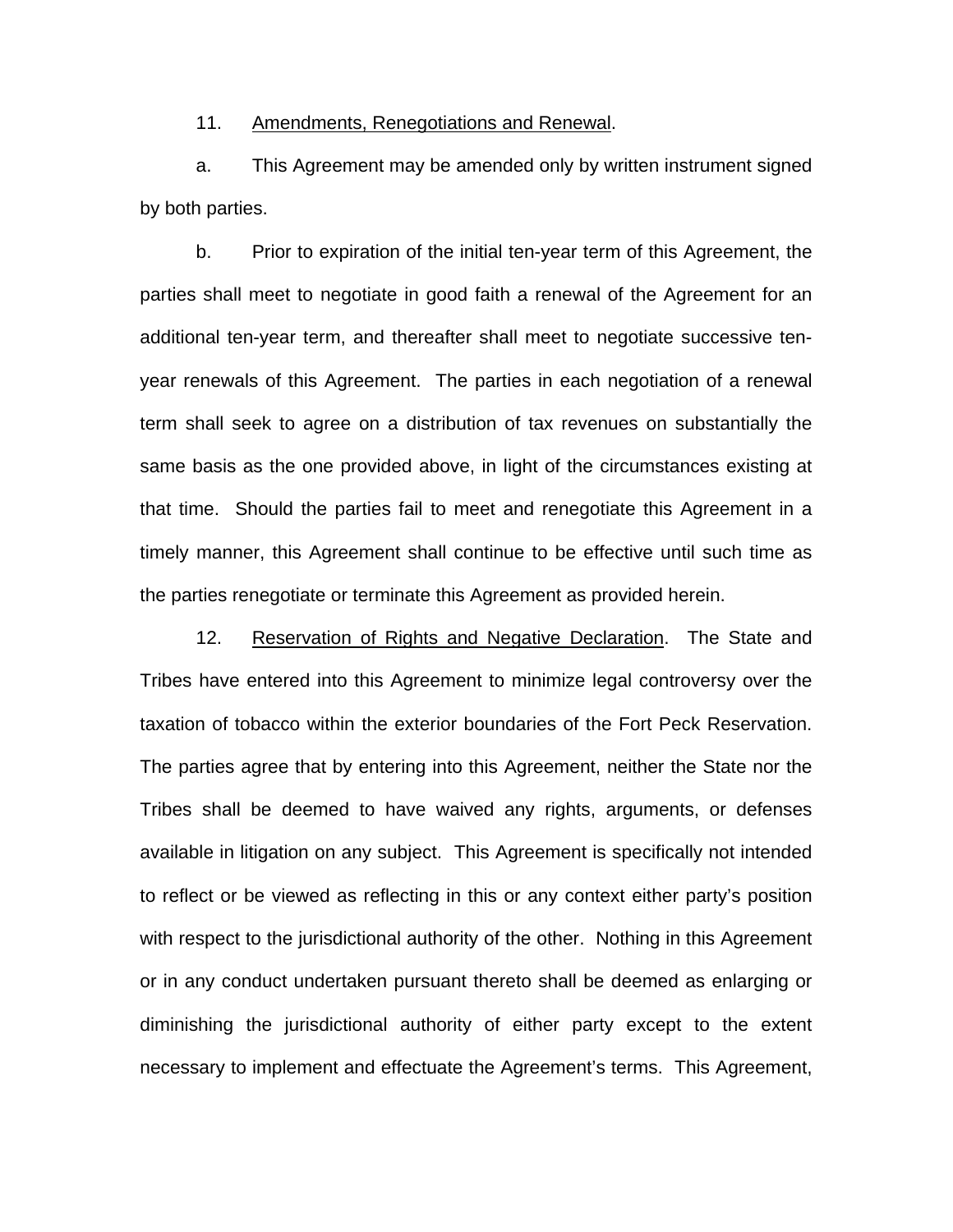conduct pursuant thereto or conduct in the negotiations or renegotiations of this Agreement shall not be offered as evidence, otherwise referred to in any present or future litigation, or used in any way to further either party's equitable or legal position in any litigation. By entering into this Agreement, neither the State nor the Tribes is forfeiting any legal rights to apply their respective taxes except as specifically set forth in this Agreement. This Agreement does not apply to any state tax collected other that the tax on tobacco products as provided in Sections 16-11-101 through 206, M.C.A. It does not apply to any other taxes or fees of any nature collected by the State. This Agreement does not apply to any other tax collected by any other agency or subdivision of the State of Montana. Nothing in this Agreement shall be deemed a concession by either party to the other party's jurisdictional claims or any type of admission thereto, or a waiver of the right to challenge such claims. Nothing in this Agreement shall prejudice the right of any individual to challenge the regulatory or adjudicatory jurisdiction of any party. Neither this Agreement nor the activities of the parties pursuant to this Agreement shall be utilized to affect the legal or equitable position of any party in any future litigation.

13. Notices. All notices and other communications required to be given under this Agreement by the Tribes and the State shall be deemed to have been duly given when delivered in person or posted by United States certified mail, return receipt requested, with postage prepaid, addressed as follows: